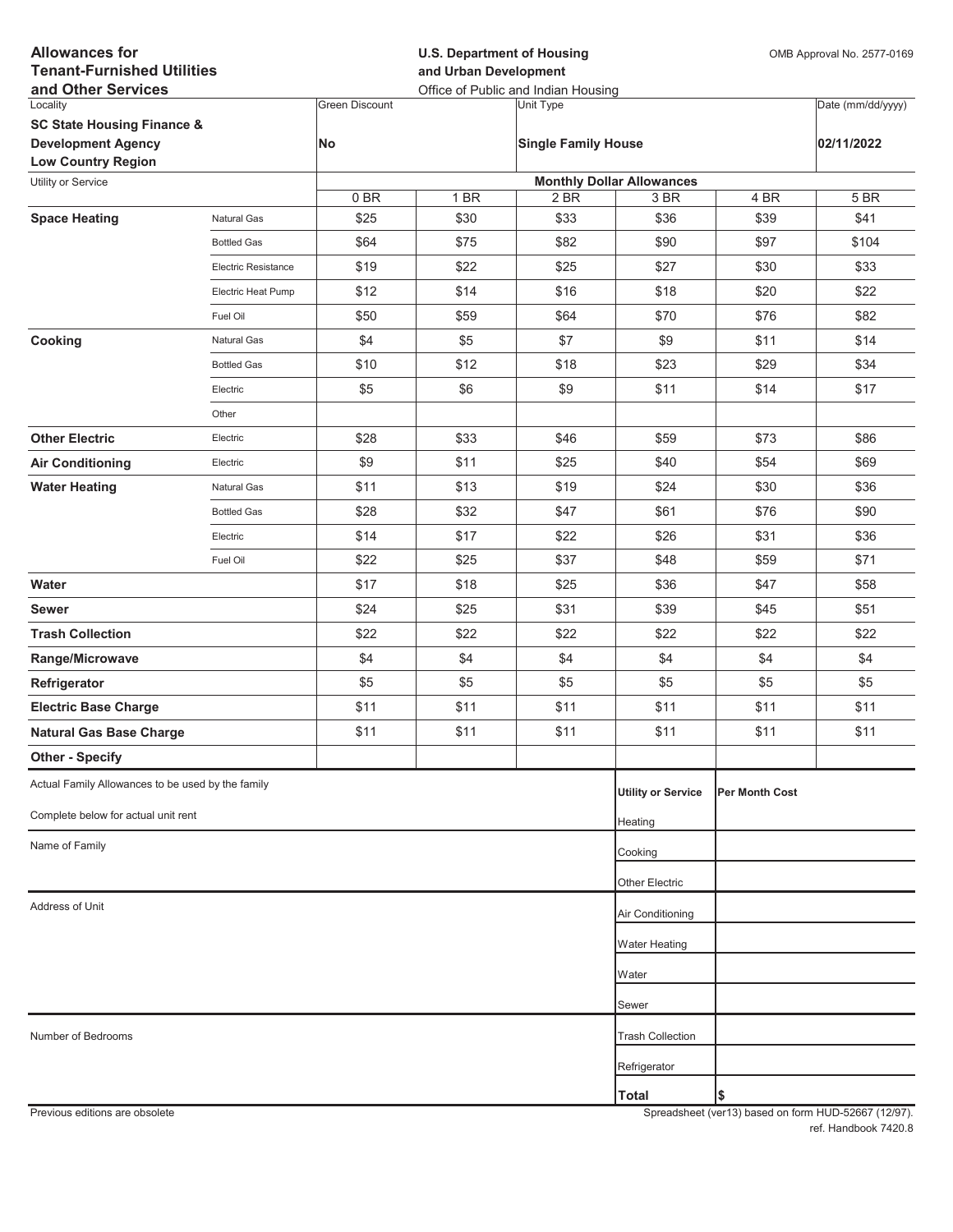| <b>Allowances for</b><br><b>Tenant-Furnished Utilities</b><br>and Other Services |                            |                       | <b>U.S. Department of Housing</b><br>and Urban Development<br>Office of Public and Indian Housing |                            |                                                     |                       | OMB Approval No. 2577-0169 |  |
|----------------------------------------------------------------------------------|----------------------------|-----------------------|---------------------------------------------------------------------------------------------------|----------------------------|-----------------------------------------------------|-----------------------|----------------------------|--|
| Locality                                                                         |                            | <b>Green Discount</b> |                                                                                                   | Unit Type                  |                                                     |                       | Date (mm/dd/yyyy)          |  |
| <b>SC State Housing Finance &amp;</b>                                            |                            |                       |                                                                                                   |                            |                                                     |                       |                            |  |
| <b>Development Agency</b>                                                        |                            | <b>ENERGY STAR</b>    |                                                                                                   | <b>Single Family House</b> |                                                     |                       | 02/11/2022                 |  |
| <b>Low Country Region</b>                                                        |                            |                       |                                                                                                   |                            |                                                     |                       |                            |  |
| Utility or Service                                                               |                            |                       |                                                                                                   |                            | <b>Monthly Dollar Allowances</b><br>3 <sub>BR</sub> |                       |                            |  |
| <b>Space Heating</b>                                                             | <b>Natural Gas</b>         | 0BR<br>\$21           | 1 BR<br>\$24                                                                                      | 2 BR<br>\$27               | \$29                                                | 4 BR<br>\$32          | 5 BR<br>\$34               |  |
|                                                                                  | <b>Bottled Gas</b>         | \$52                  | \$61                                                                                              | \$67                       | \$73                                                | \$80                  | \$86                       |  |
|                                                                                  | <b>Electric Resistance</b> | \$16                  | \$18                                                                                              | \$21                       | \$23                                                | \$25                  | \$27                       |  |
|                                                                                  | Electric Heat Pump         | \$10                  | \$11                                                                                              | \$13                       | \$15                                                | \$16                  | \$18                       |  |
|                                                                                  | Fuel Oil                   | \$41                  | \$48                                                                                              | \$53                       | \$58                                                | \$62                  | \$67                       |  |
| Cooking                                                                          | <b>Natural Gas</b>         | \$3                   | \$4                                                                                               | \$6                        | \$8                                                 | \$9                   | \$11                       |  |
|                                                                                  | <b>Bottled Gas</b>         | \$9                   | \$10                                                                                              | \$15                       | \$19                                                | \$23                  | \$28                       |  |
|                                                                                  | Electric                   | \$4                   | \$5                                                                                               | \$7                        | \$9                                                 | \$12                  | \$14                       |  |
|                                                                                  | Other                      |                       |                                                                                                   |                            |                                                     |                       |                            |  |
| <b>Other Electric</b>                                                            | Electric                   | \$23                  | \$27                                                                                              | \$38                       | \$49                                                | \$59                  | \$70                       |  |
| <b>Air Conditioning</b>                                                          | Electric                   | \$7                   | \$9                                                                                               | \$20                       | \$32                                                | \$45                  | \$56                       |  |
| <b>Water Heating</b>                                                             | Natural Gas                | \$9                   | \$11                                                                                              | \$15                       | \$20                                                | \$25                  | \$29                       |  |
|                                                                                  | <b>Bottled Gas</b>         | \$23                  | \$27                                                                                              | \$38                       | \$50                                                | \$62                  | \$74                       |  |
|                                                                                  | Electric                   | \$12                  | \$14                                                                                              | \$18                       | \$22                                                | \$26                  | \$29                       |  |
|                                                                                  | Fuel Oil                   | \$18                  | \$21                                                                                              | \$30                       | \$39                                                | \$49                  | \$58                       |  |
| Water                                                                            |                            | \$17                  | \$18                                                                                              | \$25                       | \$36                                                | \$47                  | \$58                       |  |
| <b>Sewer</b>                                                                     |                            | \$24                  | \$25                                                                                              | \$31                       | \$39                                                | \$45                  | \$51                       |  |
| <b>Trash Collection</b>                                                          |                            | \$22                  | \$22                                                                                              | \$22                       | \$22                                                | \$22                  | \$22                       |  |
| Range/Microwave                                                                  |                            | \$4                   | \$4                                                                                               | \$4                        | \$4                                                 | \$4                   | \$4                        |  |
| Refrigerator                                                                     |                            | \$5                   | \$5                                                                                               | \$5                        | \$5                                                 | \$5                   | \$5                        |  |
| <b>Electric Base Charge</b>                                                      |                            | \$11                  | \$11                                                                                              | \$11                       | \$11                                                | \$11                  | \$11                       |  |
| <b>Natural Gas Base Charge</b>                                                   |                            | \$11                  | \$11                                                                                              | \$11                       | \$11                                                | \$11                  | \$11                       |  |
| <b>Other - Specify</b>                                                           |                            |                       |                                                                                                   |                            |                                                     |                       |                            |  |
| Actual Family Allowances to be used by the family                                |                            |                       |                                                                                                   |                            | <b>Utility or Service</b>                           | <b>Per Month Cost</b> |                            |  |
| Complete below for actual unit rent                                              |                            |                       |                                                                                                   |                            | Heating                                             |                       |                            |  |
| Name of Family                                                                   |                            |                       |                                                                                                   |                            | Cooking                                             |                       |                            |  |
|                                                                                  |                            |                       |                                                                                                   |                            | Other Electric                                      |                       |                            |  |
| Address of Unit                                                                  |                            |                       |                                                                                                   |                            |                                                     |                       |                            |  |
|                                                                                  |                            |                       |                                                                                                   |                            | Air Conditioning                                    |                       |                            |  |
|                                                                                  |                            |                       |                                                                                                   |                            | <b>Water Heating</b>                                |                       |                            |  |
|                                                                                  |                            |                       |                                                                                                   |                            | Water                                               |                       |                            |  |
|                                                                                  |                            |                       |                                                                                                   |                            | Sewer                                               |                       |                            |  |
| Number of Bedrooms                                                               |                            |                       |                                                                                                   |                            | <b>Trash Collection</b>                             |                       |                            |  |
|                                                                                  |                            |                       |                                                                                                   |                            | Refrigerator                                        |                       |                            |  |
|                                                                                  |                            |                       |                                                                                                   |                            | <b>Total</b>                                        | \$                    |                            |  |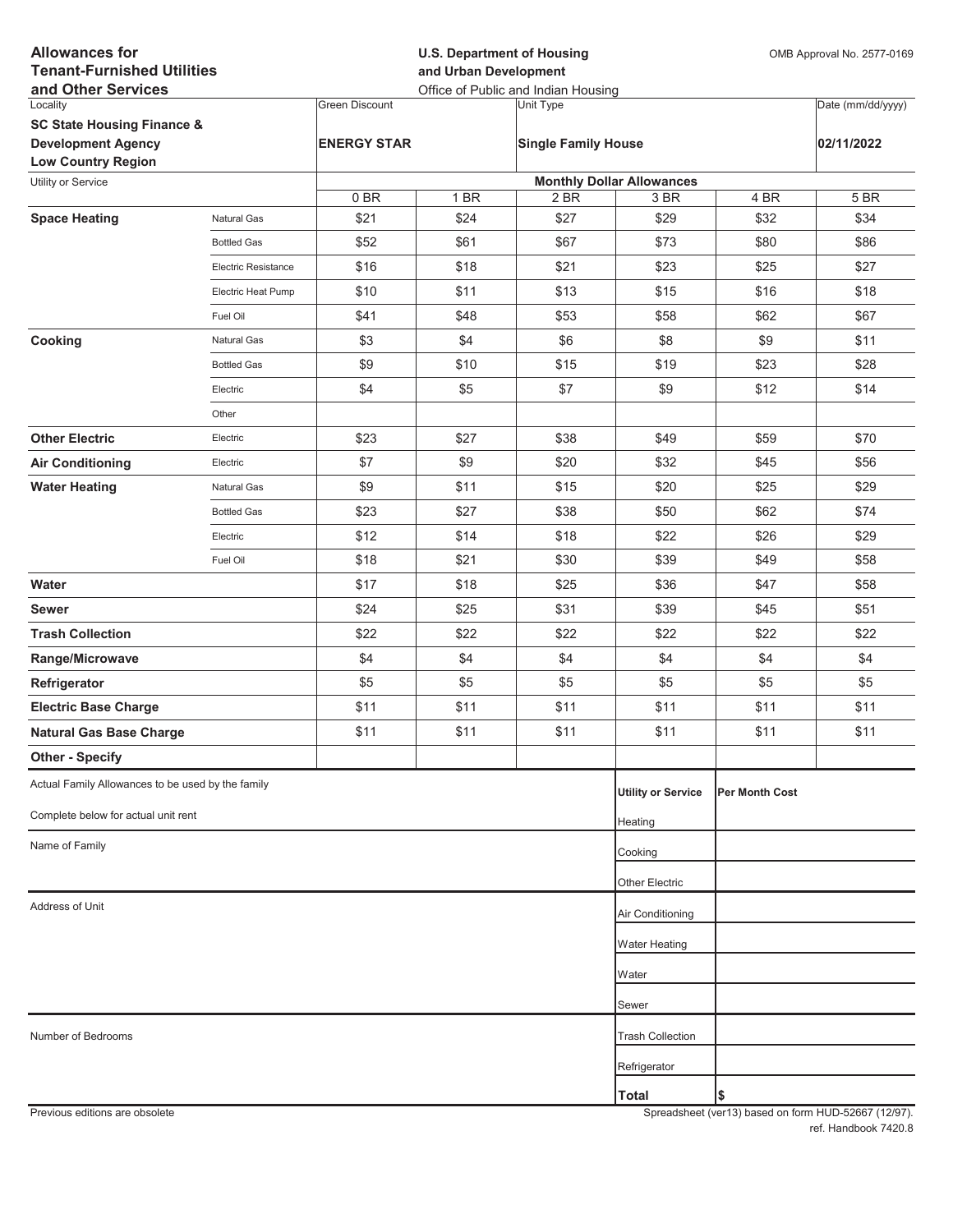| <b>Allowances for</b><br><b>Tenant-Furnished Utilities</b><br>and Other Services |                     |                       | <b>U.S. Department of Housing</b><br>and Urban Development<br>Office of Public and Indian Housing |                               |                                          |                | OMB Approval No. 2577-0169 |  |
|----------------------------------------------------------------------------------|---------------------|-----------------------|---------------------------------------------------------------------------------------------------|-------------------------------|------------------------------------------|----------------|----------------------------|--|
| Locality                                                                         |                     | <b>Green Discount</b> |                                                                                                   | Unit Type                     |                                          |                | Date (mm/dd/yyyy)          |  |
| <b>SC State Housing Finance &amp;</b>                                            |                     |                       |                                                                                                   |                               |                                          |                |                            |  |
| <b>Development Agency</b>                                                        |                     | No                    |                                                                                                   | <b>Single Family Attached</b> |                                          |                | 02/11/2022                 |  |
| <b>Low Country Region</b>                                                        |                     |                       |                                                                                                   |                               |                                          |                |                            |  |
| Utility or Service                                                               |                     | 0BR                   | 1 BR                                                                                              | 2 BR                          | <b>Monthly Dollar Allowances</b><br>3 BR | 4 BR           | 5 BR                       |  |
| <b>Space Heating</b>                                                             | Natural Gas         | \$25                  | \$29                                                                                              | \$31                          | \$34                                     | \$36           | \$39                       |  |
|                                                                                  | <b>Bottled Gas</b>  | \$62                  | \$73                                                                                              | \$79                          | \$85                                     | \$91           | \$97                       |  |
|                                                                                  | Electric Resistance | \$14                  | \$17                                                                                              | \$20                          | \$22                                     | \$25           | \$28                       |  |
|                                                                                  | Electric Heat Pump  | \$10                  | \$12                                                                                              | \$14                          | \$15                                     | \$17           | \$18                       |  |
|                                                                                  | Fuel Oil            | \$48                  | \$57                                                                                              | \$62                          | \$66                                     | \$71           | \$76                       |  |
| Cooking                                                                          | Natural Gas         | \$4                   | \$5                                                                                               | \$7                           | \$9                                      | \$11           | \$14                       |  |
|                                                                                  | <b>Bottled Gas</b>  | \$10                  | \$12                                                                                              | \$18                          | \$23                                     | \$29           | \$34                       |  |
|                                                                                  | Electric            | \$5                   | \$6                                                                                               | \$9                           | \$11                                     | \$14           | \$17                       |  |
|                                                                                  | Other               |                       |                                                                                                   |                               |                                          |                |                            |  |
| <b>Other Electric</b>                                                            | Electric            | \$24                  | \$29                                                                                              | \$40                          | \$51                                     | \$62           | \$74                       |  |
| <b>Air Conditioning</b>                                                          | Electric            | \$12                  | \$14                                                                                              | \$24                          | \$35                                     | \$46           | \$56                       |  |
| <b>Water Heating</b>                                                             | Natural Gas         | \$11                  | \$13                                                                                              | \$19                          | \$24                                     | \$30           | \$36                       |  |
|                                                                                  | <b>Bottled Gas</b>  | \$28                  | \$32                                                                                              | \$47                          | \$61                                     | \$76           | \$90                       |  |
|                                                                                  | Electric            | \$14                  | \$17                                                                                              | \$22                          | \$26                                     | \$31           | \$36                       |  |
|                                                                                  | Fuel Oil            | \$22                  | \$25                                                                                              | \$37                          | \$48                                     | \$59           | \$71                       |  |
| Water                                                                            |                     | \$17                  | \$18                                                                                              | \$25                          | \$36                                     | \$47           | \$58                       |  |
| <b>Sewer</b>                                                                     |                     | \$24                  | \$25                                                                                              | \$31                          | \$39                                     | \$45           | \$51                       |  |
| <b>Trash Collection</b>                                                          |                     | \$22                  | \$22                                                                                              | \$22                          | \$22                                     | \$22           | \$22                       |  |
| Range/Microwave                                                                  |                     | \$4                   | \$4                                                                                               | \$4                           | \$4                                      | \$4            | \$4                        |  |
| Refrigerator                                                                     |                     | \$5                   | \$5                                                                                               | \$5                           | \$5                                      | \$5            | \$5                        |  |
| <b>Electric Base Charge</b>                                                      |                     | \$11                  | \$11                                                                                              | \$11                          | \$11                                     | \$11           | \$11                       |  |
| <b>Natural Gas Base Charge</b>                                                   |                     | \$11                  | \$11                                                                                              | \$11                          | \$11                                     | \$11           | \$11                       |  |
| <b>Other - Specify</b>                                                           |                     |                       |                                                                                                   |                               |                                          |                |                            |  |
| Actual Family Allowances to be used by the family                                |                     |                       |                                                                                                   |                               | <b>Utility or Service</b>                | Per Month Cost |                            |  |
| Complete below for actual unit rent                                              |                     |                       |                                                                                                   |                               | Heating                                  |                |                            |  |
| Name of Family                                                                   |                     |                       |                                                                                                   |                               | Cooking                                  |                |                            |  |
|                                                                                  |                     |                       |                                                                                                   |                               | <b>Other Electric</b>                    |                |                            |  |
| Address of Unit                                                                  |                     |                       |                                                                                                   |                               | Air Conditioning                         |                |                            |  |
|                                                                                  |                     |                       |                                                                                                   |                               | <b>Water Heating</b>                     |                |                            |  |
|                                                                                  |                     |                       |                                                                                                   |                               |                                          |                |                            |  |
|                                                                                  |                     |                       |                                                                                                   |                               | Water                                    |                |                            |  |
|                                                                                  |                     |                       |                                                                                                   |                               | Sewer                                    |                |                            |  |
| Number of Bedrooms                                                               |                     |                       |                                                                                                   |                               | <b>Trash Collection</b>                  |                |                            |  |
|                                                                                  |                     |                       |                                                                                                   |                               | Refrigerator                             |                |                            |  |
|                                                                                  |                     |                       |                                                                                                   |                               | <b>Total</b>                             | \$             |                            |  |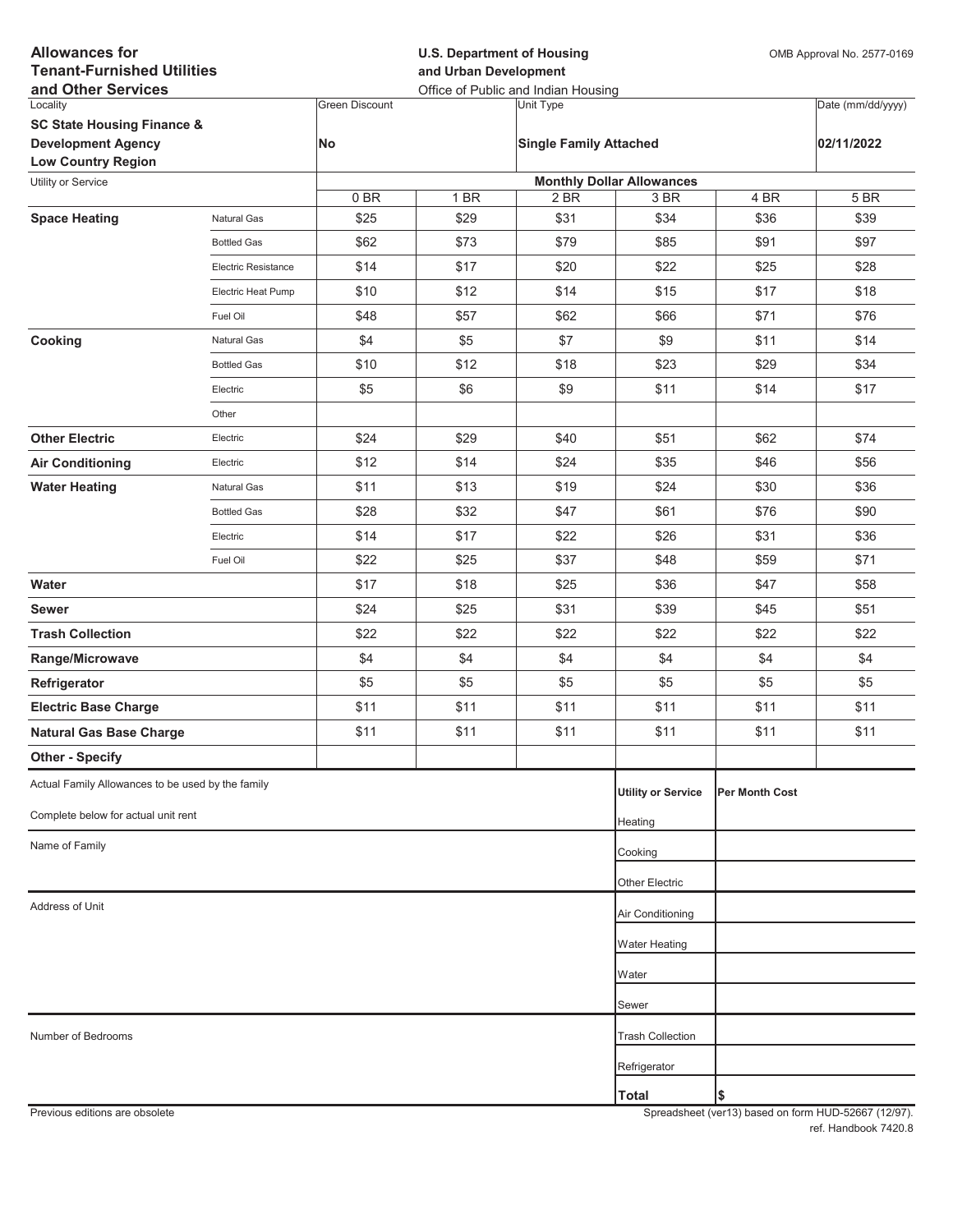| <b>Allowances for</b><br><b>Tenant-Furnished Utilities</b><br>and Other Services |                            |                       | <b>U.S. Department of Housing</b><br>and Urban Development<br>Office of Public and Indian Housing |                               |                                          |                       | OMB Approval No. 2577-0169 |  |
|----------------------------------------------------------------------------------|----------------------------|-----------------------|---------------------------------------------------------------------------------------------------|-------------------------------|------------------------------------------|-----------------------|----------------------------|--|
| Locality                                                                         |                            | <b>Green Discount</b> |                                                                                                   | Unit Type                     |                                          |                       | Date (mm/dd/yyyy)          |  |
| <b>SC State Housing Finance &amp;</b>                                            |                            |                       |                                                                                                   |                               |                                          |                       |                            |  |
| <b>Development Agency</b>                                                        |                            | <b>ENERGY STAR</b>    |                                                                                                   | <b>Single Family Attached</b> |                                          |                       | 02/11/2022                 |  |
| <b>Low Country Region</b>                                                        |                            |                       |                                                                                                   |                               |                                          |                       |                            |  |
| Utility or Service                                                               |                            | 0BR                   | 1 BR                                                                                              | 2 BR                          | <b>Monthly Dollar Allowances</b><br>3 BR | 4 BR                  | 5 BR                       |  |
| <b>Space Heating</b>                                                             | Natural Gas                | \$20                  | \$24                                                                                              | \$26                          | \$28                                     | \$30                  | \$32                       |  |
|                                                                                  | <b>Bottled Gas</b>         | \$51                  | \$60                                                                                              | \$65                          | \$70                                     | \$75                  | \$80                       |  |
|                                                                                  | <b>Electric Resistance</b> | \$12                  | \$14                                                                                              | \$16                          | \$19                                     | \$21                  | \$23                       |  |
|                                                                                  | Electric Heat Pump         | \$8                   | \$10                                                                                              | \$11                          | \$13                                     | \$14                  | \$15                       |  |
|                                                                                  | Fuel Oil                   | \$40                  | \$47                                                                                              | \$51                          | \$54                                     | \$58                  | \$62                       |  |
| Cooking                                                                          | Natural Gas                | \$3                   | \$4                                                                                               | \$6                           | \$8                                      | \$9                   | \$11                       |  |
|                                                                                  | <b>Bottled Gas</b>         | \$9                   | \$10                                                                                              | \$15                          | \$19                                     | \$23                  | \$28                       |  |
|                                                                                  | Electric                   | \$4                   | \$5                                                                                               | \$7                           | \$9                                      | \$12                  | \$14                       |  |
|                                                                                  | Other                      |                       |                                                                                                   |                               |                                          |                       |                            |  |
| <b>Other Electric</b>                                                            | Electric                   | \$20                  | \$24                                                                                              | \$33                          | \$42                                     | \$51                  | \$60                       |  |
| <b>Air Conditioning</b>                                                          | Electric                   | \$10                  | \$11                                                                                              | \$19                          | \$28                                     | \$37                  | \$46                       |  |
| <b>Water Heating</b>                                                             | Natural Gas                | \$9                   | \$11                                                                                              | \$15                          | \$20                                     | \$25                  | \$29                       |  |
|                                                                                  | <b>Bottled Gas</b>         | \$23                  | \$27                                                                                              | \$38                          | \$50                                     | \$62                  | \$74                       |  |
|                                                                                  | Electric                   | \$12                  | \$14                                                                                              | \$18                          | \$22                                     | \$26                  | \$29                       |  |
|                                                                                  | Fuel Oil                   | \$18                  | \$21                                                                                              | \$30                          | \$39                                     | \$49                  | \$58                       |  |
| Water                                                                            |                            | \$17                  | \$18                                                                                              | \$25                          | \$36                                     | \$47                  | \$58                       |  |
| <b>Sewer</b>                                                                     |                            | \$24                  | \$25                                                                                              | \$31                          | \$39                                     | \$45                  | \$51                       |  |
| <b>Trash Collection</b>                                                          |                            | \$22                  | \$22                                                                                              | \$22                          | \$22                                     | \$22                  | \$22                       |  |
| Range/Microwave                                                                  |                            | \$4                   | \$4                                                                                               | \$4                           | \$4                                      | \$4                   | \$4                        |  |
| Refrigerator                                                                     |                            | \$5                   | \$5                                                                                               | \$5                           | \$5                                      | \$5                   | \$5                        |  |
| <b>Electric Base Charge</b>                                                      |                            | \$11                  | \$11                                                                                              | \$11                          | \$11                                     | \$11                  | \$11                       |  |
| <b>Natural Gas Base Charge</b>                                                   |                            | \$11                  | \$11                                                                                              | \$11                          | \$11                                     | \$11                  | \$11                       |  |
| <b>Other - Specify</b>                                                           |                            |                       |                                                                                                   |                               |                                          |                       |                            |  |
| Actual Family Allowances to be used by the family                                |                            |                       |                                                                                                   |                               | <b>Utility or Service</b>                | <b>Per Month Cost</b> |                            |  |
| Complete below for actual unit rent                                              |                            |                       |                                                                                                   |                               | Heating                                  |                       |                            |  |
| Name of Family                                                                   |                            |                       |                                                                                                   |                               |                                          |                       |                            |  |
|                                                                                  |                            |                       |                                                                                                   |                               | Cooking                                  |                       |                            |  |
|                                                                                  |                            |                       |                                                                                                   |                               | Other Electric                           |                       |                            |  |
| Address of Unit                                                                  |                            |                       |                                                                                                   |                               | Air Conditioning                         |                       |                            |  |
|                                                                                  |                            |                       |                                                                                                   |                               | <b>Water Heating</b>                     |                       |                            |  |
|                                                                                  |                            |                       |                                                                                                   |                               | Water                                    |                       |                            |  |
|                                                                                  |                            |                       |                                                                                                   |                               | Sewer                                    |                       |                            |  |
| Number of Bedrooms                                                               |                            |                       |                                                                                                   |                               | <b>Trash Collection</b>                  |                       |                            |  |
|                                                                                  |                            |                       |                                                                                                   |                               | Refrigerator                             |                       |                            |  |
|                                                                                  |                            |                       |                                                                                                   |                               | <b>Total</b>                             | \$                    |                            |  |
|                                                                                  |                            |                       |                                                                                                   |                               |                                          |                       |                            |  |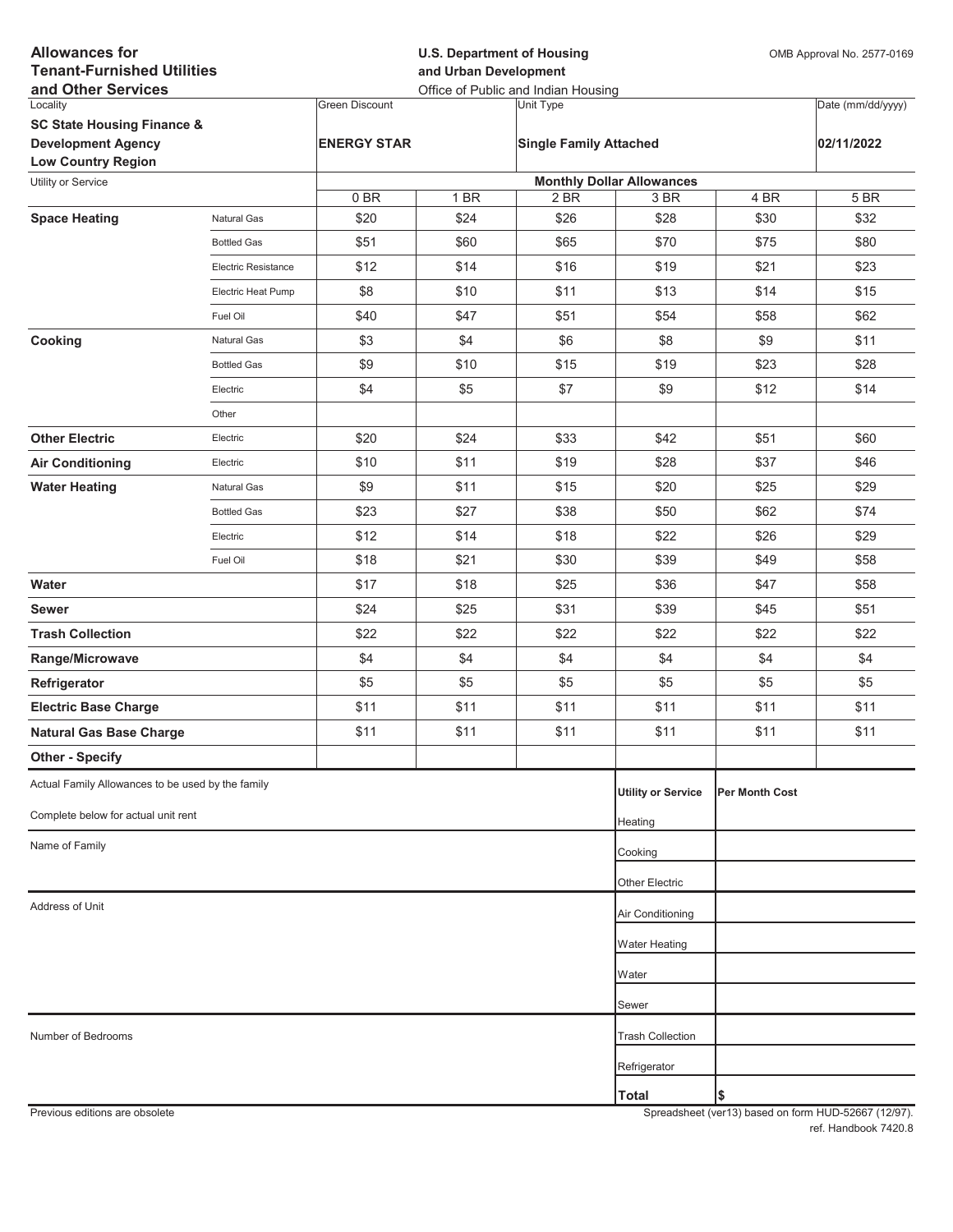| <b>Allowances for</b><br><b>Tenant-Furnished Utilities</b><br>and Other Services |                     |                       | <b>U.S. Department of Housing</b><br>and Urban Development<br>Office of Public and Indian Housing |           |                                          |                       | OMB Approval No. 2577-0169 |  |
|----------------------------------------------------------------------------------|---------------------|-----------------------|---------------------------------------------------------------------------------------------------|-----------|------------------------------------------|-----------------------|----------------------------|--|
| Locality                                                                         |                     | <b>Green Discount</b> |                                                                                                   | Unit Type |                                          |                       | Date (mm/dd/yyyy)          |  |
| <b>SC State Housing Finance &amp;</b>                                            |                     |                       |                                                                                                   |           |                                          |                       |                            |  |
| <b>Development Agency</b>                                                        |                     | No                    |                                                                                                   |           | Lowrise Apartment (2 - 4 units)          |                       | 02/11/2022                 |  |
| <b>Low Country Region</b>                                                        |                     |                       |                                                                                                   |           |                                          |                       |                            |  |
| Utility or Service                                                               |                     | 0BR                   | 1 BR                                                                                              | 2 BR      | <b>Monthly Dollar Allowances</b><br>3 BR | $\overline{4}$ BR     | 5 BR                       |  |
| <b>Space Heating</b>                                                             | Natural Gas         | \$24                  | \$28                                                                                              | \$30      | \$32                                     | \$33                  | \$35                       |  |
|                                                                                  | <b>Bottled Gas</b>  | \$61                  | \$71                                                                                              | \$75      | \$80                                     | \$84                  | \$88                       |  |
|                                                                                  | Electric Resistance | \$14                  | \$17                                                                                              | \$20      | \$22                                     | \$25                  | \$28                       |  |
|                                                                                  | Electric Heat Pump  | \$11                  | \$12                                                                                              | \$15      | \$16                                     | \$18                  | \$20                       |  |
|                                                                                  | Fuel Oil            | \$47                  | \$56                                                                                              | \$59      | \$62                                     | \$65                  | \$69                       |  |
| Cooking                                                                          | Natural Gas         | \$4                   | \$5                                                                                               | \$7       | \$9                                      | \$11                  | \$14                       |  |
|                                                                                  | <b>Bottled Gas</b>  | \$10                  | \$12                                                                                              | \$18      | \$23                                     | \$29                  | \$34                       |  |
|                                                                                  | Electric            | \$5                   | \$6                                                                                               | \$9       | \$11                                     | \$14                  | \$17                       |  |
|                                                                                  | Other               |                       |                                                                                                   |           |                                          |                       |                            |  |
| <b>Other Electric</b>                                                            | Electric            | \$24                  | \$28                                                                                              | \$39      | \$49                                     | \$60                  | \$71                       |  |
| <b>Air Conditioning</b>                                                          | Electric            | \$13                  | \$15                                                                                              | \$22      | \$29                                     | \$36                  | \$43                       |  |
| <b>Water Heating</b>                                                             | Natural Gas         | \$11                  | \$13                                                                                              | \$19      | \$24                                     | \$30                  | \$36                       |  |
|                                                                                  | <b>Bottled Gas</b>  | \$28                  | \$32                                                                                              | \$47      | \$61                                     | \$76                  | \$90                       |  |
|                                                                                  | Electric            | \$14                  | \$17                                                                                              | \$22      | \$26                                     | \$31                  | \$36                       |  |
|                                                                                  | Fuel Oil            | \$22                  | \$25                                                                                              | \$37      | \$48                                     | \$59                  | \$71                       |  |
| Water                                                                            |                     | \$17                  | \$18                                                                                              | \$25      | \$36                                     | \$47                  | \$58                       |  |
| <b>Sewer</b>                                                                     |                     | \$24                  | \$25                                                                                              | \$31      | \$39                                     | \$45                  | \$51                       |  |
| <b>Trash Collection</b>                                                          |                     | \$22                  | \$22                                                                                              | \$22      | \$22                                     | \$22                  | \$22                       |  |
| Range/Microwave                                                                  |                     | \$4                   | \$4                                                                                               | \$4       | \$4                                      | \$4                   | \$4                        |  |
| Refrigerator                                                                     |                     | \$5                   | \$5                                                                                               | \$5       | \$5                                      | \$5                   | \$5                        |  |
| <b>Electric Base Charge</b>                                                      |                     | \$11                  | \$11                                                                                              | \$11      | \$11                                     | \$11                  | \$11                       |  |
| <b>Natural Gas Base Charge</b>                                                   |                     | \$11                  | \$11                                                                                              | \$11      | \$11                                     | \$11                  | \$11                       |  |
| <b>Other - Specify</b>                                                           |                     |                       |                                                                                                   |           |                                          |                       |                            |  |
| Actual Family Allowances to be used by the family                                |                     |                       |                                                                                                   |           | <b>Utility or Service</b>                | <b>Per Month Cost</b> |                            |  |
| Complete below for actual unit rent                                              |                     |                       |                                                                                                   |           | Heating                                  |                       |                            |  |
| Name of Family                                                                   |                     |                       |                                                                                                   |           | Cooking                                  |                       |                            |  |
|                                                                                  |                     |                       |                                                                                                   |           | Other Electric                           |                       |                            |  |
| Address of Unit                                                                  |                     |                       |                                                                                                   |           | Air Conditioning                         |                       |                            |  |
|                                                                                  |                     |                       |                                                                                                   |           |                                          |                       |                            |  |
|                                                                                  |                     |                       |                                                                                                   |           | Water Heating                            |                       |                            |  |
|                                                                                  |                     |                       |                                                                                                   |           | Water                                    |                       |                            |  |
|                                                                                  |                     |                       |                                                                                                   |           | Sewer                                    |                       |                            |  |
| Number of Bedrooms                                                               |                     |                       |                                                                                                   |           | <b>Trash Collection</b>                  |                       |                            |  |
|                                                                                  |                     |                       |                                                                                                   |           | Refrigerator                             |                       |                            |  |
|                                                                                  |                     |                       |                                                                                                   |           | Total                                    | \$                    |                            |  |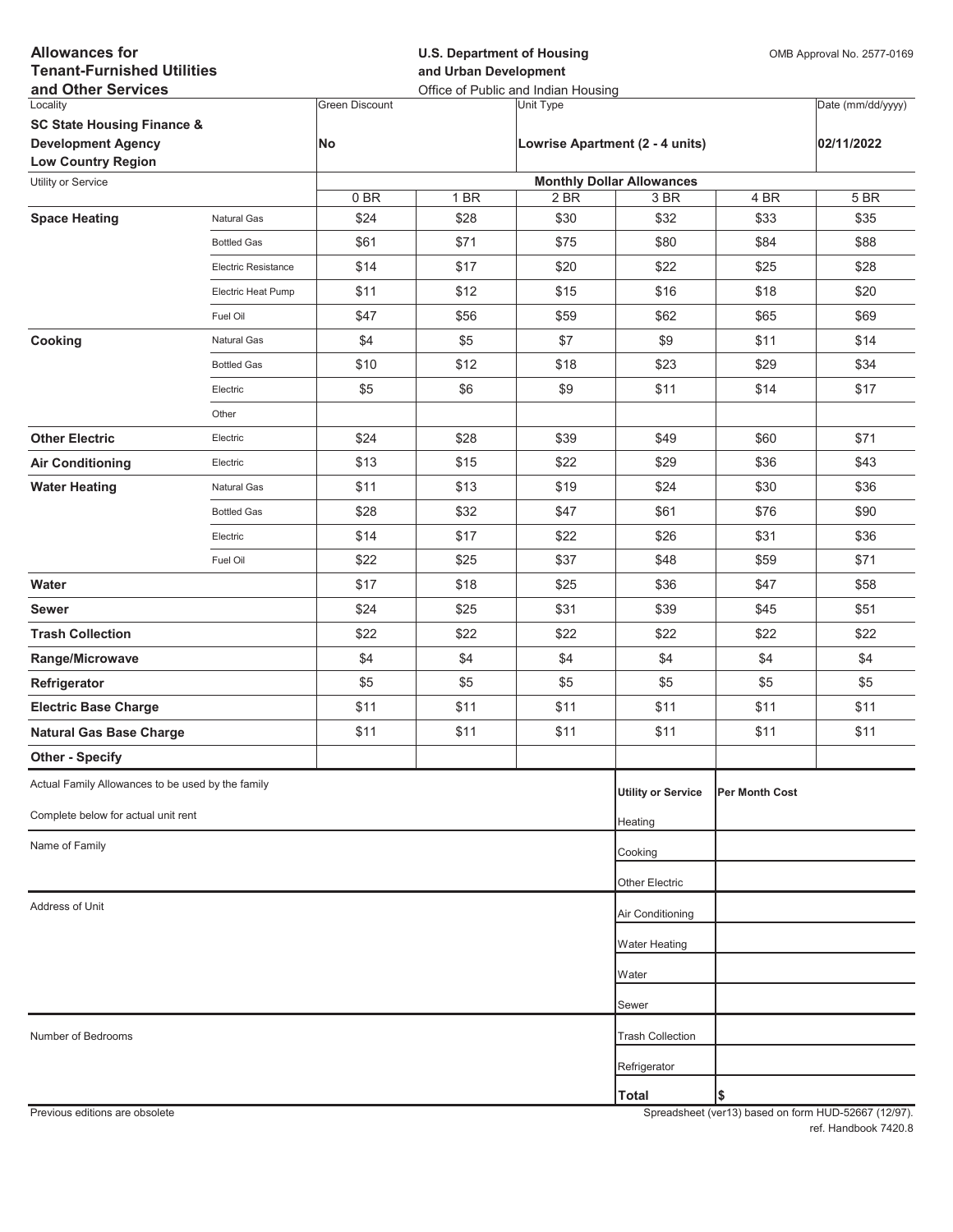| <b>Allowances for</b><br><b>Tenant-Furnished Utilities</b><br>and Other Services |                            |                       | <b>U.S. Department of Housing</b><br>and Urban Development<br>Office of Public and Indian Housing |                                 |                                  |                | OMB Approval No. 2577-0169 |  |
|----------------------------------------------------------------------------------|----------------------------|-----------------------|---------------------------------------------------------------------------------------------------|---------------------------------|----------------------------------|----------------|----------------------------|--|
| Locality                                                                         |                            | <b>Green Discount</b> |                                                                                                   | Unit Type                       |                                  |                | Date (mm/dd/yyyy)          |  |
| <b>SC State Housing Finance &amp;</b>                                            |                            |                       |                                                                                                   |                                 |                                  |                |                            |  |
| <b>Development Agency</b><br><b>Low Country Region</b>                           |                            | <b>ENERGY STAR</b>    |                                                                                                   | Lowrise Apartment (2 - 4 units) |                                  |                | 02/11/2022                 |  |
| Utility or Service                                                               |                            |                       |                                                                                                   |                                 | <b>Monthly Dollar Allowances</b> |                |                            |  |
|                                                                                  |                            | 0BR                   | 1 BR                                                                                              | 2 BR                            | 3 BR                             | 4 BR           | 5 BR                       |  |
| <b>Space Heating</b>                                                             | Natural Gas                | \$20                  | \$23                                                                                              | \$25                            | \$26                             | \$27           | \$29                       |  |
|                                                                                  | <b>Bottled Gas</b>         | \$50                  | \$58                                                                                              | \$62                            | \$65                             | \$69           | \$72                       |  |
|                                                                                  | <b>Electric Resistance</b> | \$12                  | \$14                                                                                              | \$16                            | \$19                             | \$21           | \$23                       |  |
|                                                                                  | Electric Heat Pump         | \$9                   | \$10                                                                                              | \$12                            | \$14                             | \$15           | \$16                       |  |
|                                                                                  | Fuel Oil                   | \$39                  | \$46                                                                                              | \$48                            | \$51                             | \$54           | \$56                       |  |
| Cooking                                                                          | Natural Gas                | \$3                   | \$4                                                                                               | \$6                             | \$8                              | \$9            | \$11                       |  |
|                                                                                  | <b>Bottled Gas</b>         | \$9                   | \$10                                                                                              | \$15                            | \$19                             | \$23           | \$28                       |  |
|                                                                                  | Electric                   | \$4                   | \$5                                                                                               | \$7                             | \$9                              | \$12           | \$14                       |  |
|                                                                                  | Other                      |                       |                                                                                                   |                                 |                                  |                |                            |  |
| <b>Other Electric</b>                                                            | Electric                   | \$19                  | \$23                                                                                              | \$32                            | \$40                             | \$49           | \$58                       |  |
| <b>Air Conditioning</b>                                                          | Electric                   | \$11                  | \$13                                                                                              | \$18                            | \$23                             | \$29           | \$35                       |  |
| <b>Water Heating</b>                                                             | Natural Gas                | \$9                   | \$11                                                                                              | \$15                            | \$20                             | \$25           | \$29                       |  |
|                                                                                  | <b>Bottled Gas</b>         | \$23                  | \$27                                                                                              | \$38                            | \$50                             | \$62           | \$74                       |  |
|                                                                                  | Electric                   | \$12                  | \$14                                                                                              | \$18                            | \$22                             | \$26           | \$29                       |  |
|                                                                                  | Fuel Oil                   | \$18                  | \$21                                                                                              | \$30                            | \$39                             | \$49           | \$58                       |  |
| Water                                                                            |                            | \$17                  | \$18                                                                                              | \$25                            | \$36                             | \$47           | \$58                       |  |
| <b>Sewer</b>                                                                     |                            | \$24                  | \$25                                                                                              | \$31                            | \$39                             | \$45           | \$51                       |  |
| <b>Trash Collection</b>                                                          |                            | \$22                  | \$22                                                                                              | \$22                            | \$22                             | \$22           | \$22                       |  |
| Range/Microwave                                                                  |                            | \$4                   | \$4                                                                                               | \$4                             | \$4                              | \$4            | \$4                        |  |
| Refrigerator                                                                     |                            | \$5                   | \$5                                                                                               | \$5                             | \$5                              | \$5            | \$5                        |  |
| <b>Electric Base Charge</b>                                                      |                            | \$11                  | \$11                                                                                              | \$11                            | \$11                             | \$11           | \$11                       |  |
| <b>Natural Gas Base Charge</b>                                                   |                            | \$11                  | \$11                                                                                              | \$11                            | \$11                             | \$11           | \$11                       |  |
| <b>Other - Specify</b>                                                           |                            |                       |                                                                                                   |                                 |                                  |                |                            |  |
| Actual Family Allowances to be used by the family                                |                            |                       |                                                                                                   |                                 | <b>Utility or Service</b>        | Per Month Cost |                            |  |
| Complete below for actual unit rent                                              |                            |                       |                                                                                                   |                                 | Heating                          |                |                            |  |
| Name of Family                                                                   |                            |                       |                                                                                                   |                                 | Cooking                          |                |                            |  |
|                                                                                  |                            |                       |                                                                                                   |                                 | Other Electric                   |                |                            |  |
| Address of Unit                                                                  |                            |                       |                                                                                                   |                                 | Air Conditioning                 |                |                            |  |
|                                                                                  |                            |                       |                                                                                                   |                                 |                                  |                |                            |  |
|                                                                                  |                            |                       |                                                                                                   |                                 | <b>Water Heating</b>             |                |                            |  |
|                                                                                  |                            |                       |                                                                                                   |                                 | Water                            |                |                            |  |
|                                                                                  |                            |                       |                                                                                                   |                                 | Sewer                            |                |                            |  |
| Number of Bedrooms                                                               |                            |                       |                                                                                                   |                                 | <b>Trash Collection</b>          |                |                            |  |
|                                                                                  |                            |                       |                                                                                                   |                                 | Refrigerator                     |                |                            |  |
|                                                                                  |                            |                       |                                                                                                   |                                 | <b>Total</b>                     | \$             |                            |  |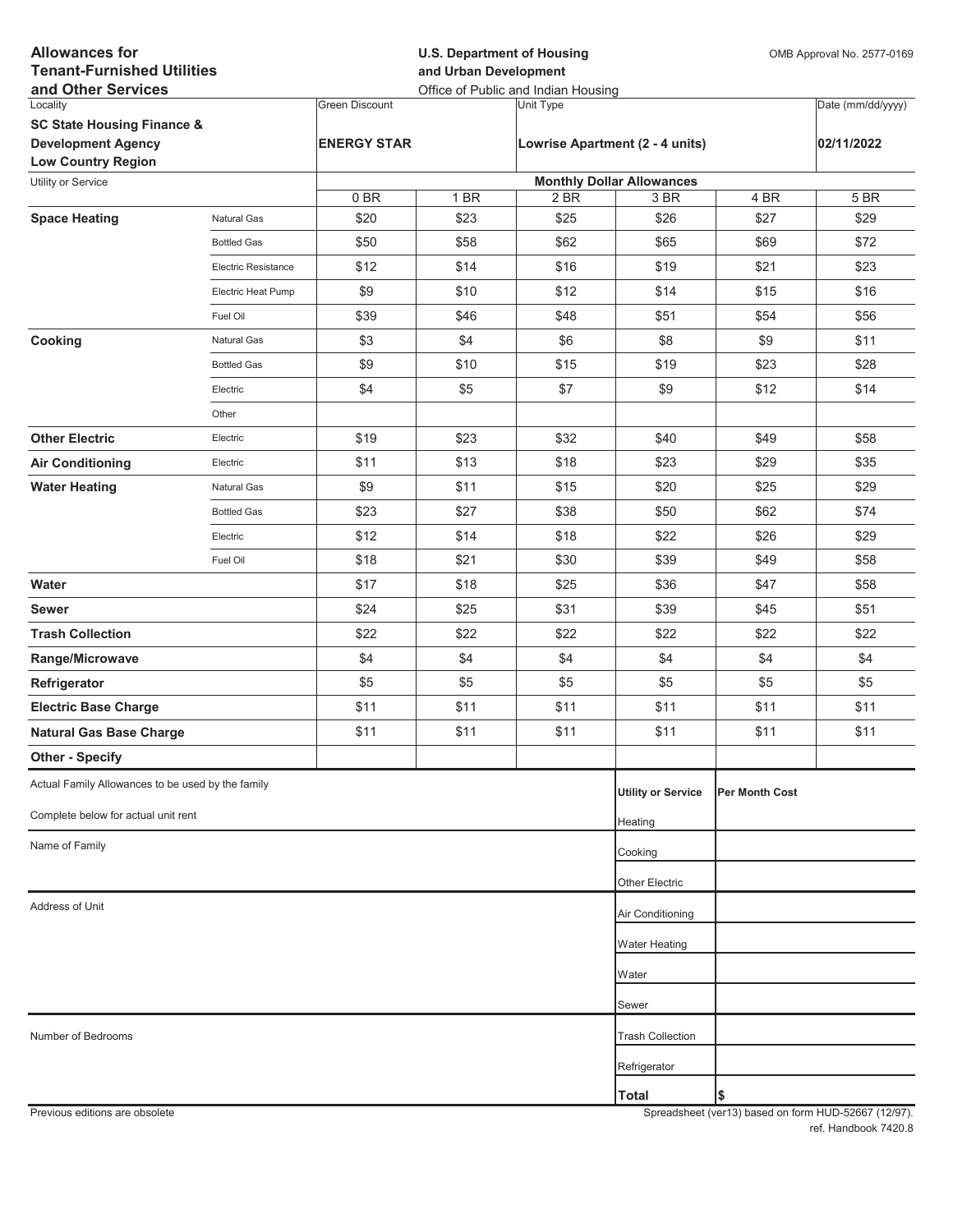| <b>Allowances for</b><br><b>Tenant-Furnished Utilities</b><br>and Other Services |                     |                       | <b>U.S. Department of Housing</b><br>and Urban Development<br>Office of Public and Indian Housing |           |                                          |                       | OMB Approval No. 2577-0169 |  |
|----------------------------------------------------------------------------------|---------------------|-----------------------|---------------------------------------------------------------------------------------------------|-----------|------------------------------------------|-----------------------|----------------------------|--|
| Locality                                                                         |                     | <b>Green Discount</b> |                                                                                                   | Unit Type |                                          |                       | Date (mm/dd/yyyy)          |  |
| <b>SC State Housing Finance &amp;</b>                                            |                     |                       |                                                                                                   |           |                                          |                       |                            |  |
| <b>Development Agency</b>                                                        |                     | No                    |                                                                                                   |           | Larger Apartment Bldgs. (5+ units)       |                       | 02/11/2022                 |  |
| <b>Low Country Region</b>                                                        |                     |                       |                                                                                                   |           |                                          |                       |                            |  |
| Utility or Service                                                               |                     | 0BR                   | 1 BR                                                                                              | 2 BR      | <b>Monthly Dollar Allowances</b><br>3 BR | $\overline{4}$ BR     | 5 BR                       |  |
| <b>Space Heating</b>                                                             | Natural Gas         | \$18                  | \$21                                                                                              | \$23      | \$25                                     | \$27                  | \$29                       |  |
|                                                                                  | <b>Bottled Gas</b>  | \$45                  | \$52                                                                                              | \$58      | \$63                                     | \$68                  | \$73                       |  |
|                                                                                  | Electric Resistance | \$10                  | \$11                                                                                              | \$14      | \$16                                     | \$19                  | \$21                       |  |
|                                                                                  | Electric Heat Pump  | \$8                   | \$10                                                                                              | \$12      | \$13                                     | \$14                  | \$15                       |  |
|                                                                                  | Fuel Oil            | \$35                  | \$41                                                                                              | \$45      | \$49                                     | \$53                  | \$57                       |  |
| Cooking                                                                          | Natural Gas         | \$4                   | \$5                                                                                               | \$7       | \$9                                      | \$11                  | \$14                       |  |
|                                                                                  | <b>Bottled Gas</b>  | \$10                  | \$12                                                                                              | \$18      | \$23                                     | \$29                  | \$34                       |  |
|                                                                                  | Electric            | \$5                   | \$6                                                                                               | \$9       | \$11                                     | \$14                  | \$17                       |  |
|                                                                                  | Other               |                       |                                                                                                   |           |                                          |                       |                            |  |
| <b>Other Electric</b>                                                            | Electric            | \$19                  | \$23                                                                                              | \$32      | \$40                                     | \$49                  | \$58                       |  |
| <b>Air Conditioning</b>                                                          | Electric            | \$12                  | \$14                                                                                              | \$19      | \$26                                     | \$32                  | \$38                       |  |
| <b>Water Heating</b>                                                             | Natural Gas         | \$9                   | \$10                                                                                              | \$15      | \$20                                     | \$24                  | \$29                       |  |
|                                                                                  | <b>Bottled Gas</b>  | \$22                  | \$26                                                                                              | \$38      | \$49                                     | \$61                  | \$72                       |  |
|                                                                                  | Electric            | \$12                  | \$14                                                                                              | \$17      | \$21                                     | \$25                  | \$29                       |  |
|                                                                                  | Fuel Oil            | \$17                  | \$20                                                                                              | \$29      | \$38                                     | \$47                  | \$57                       |  |
| Water                                                                            |                     | \$17                  | \$18                                                                                              | \$25      | \$36                                     | \$47                  | \$58                       |  |
| <b>Sewer</b>                                                                     |                     | \$24                  | \$25                                                                                              | \$31      | \$39                                     | \$45                  | \$51                       |  |
| <b>Trash Collection</b>                                                          |                     | \$22                  | \$22                                                                                              | \$22      | \$22                                     | \$22                  | \$22                       |  |
| Range/Microwave                                                                  |                     | \$4                   | \$4                                                                                               | \$4       | \$4                                      | \$4                   | \$4                        |  |
| Refrigerator                                                                     |                     | \$5                   | \$5                                                                                               | \$5       | \$5                                      | \$5                   | \$5                        |  |
| <b>Electric Base Charge</b>                                                      |                     | \$11                  | \$11                                                                                              | \$11      | \$11                                     | \$11                  | \$11                       |  |
| <b>Natural Gas Base Charge</b>                                                   |                     | \$11                  | \$11                                                                                              | \$11      | \$11                                     | \$11                  | \$11                       |  |
| <b>Other - Specify</b>                                                           |                     |                       |                                                                                                   |           |                                          |                       |                            |  |
| Actual Family Allowances to be used by the family                                |                     |                       |                                                                                                   |           | <b>Utility or Service</b>                | <b>Per Month Cost</b> |                            |  |
| Complete below for actual unit rent                                              |                     |                       |                                                                                                   |           | Heating                                  |                       |                            |  |
| Name of Family                                                                   |                     |                       |                                                                                                   |           | Cooking                                  |                       |                            |  |
|                                                                                  |                     |                       |                                                                                                   |           |                                          |                       |                            |  |
| Address of Unit                                                                  |                     |                       |                                                                                                   |           | Other Electric                           |                       |                            |  |
|                                                                                  |                     |                       |                                                                                                   |           | Air Conditioning                         |                       |                            |  |
|                                                                                  |                     |                       |                                                                                                   |           | Water Heating                            |                       |                            |  |
|                                                                                  |                     |                       |                                                                                                   |           | Water                                    |                       |                            |  |
|                                                                                  |                     |                       |                                                                                                   |           | Sewer                                    |                       |                            |  |
| Number of Bedrooms                                                               |                     |                       |                                                                                                   |           | <b>Trash Collection</b>                  |                       |                            |  |
|                                                                                  |                     |                       |                                                                                                   |           | Refrigerator                             |                       |                            |  |
|                                                                                  |                     |                       |                                                                                                   |           | Total                                    | \$                    |                            |  |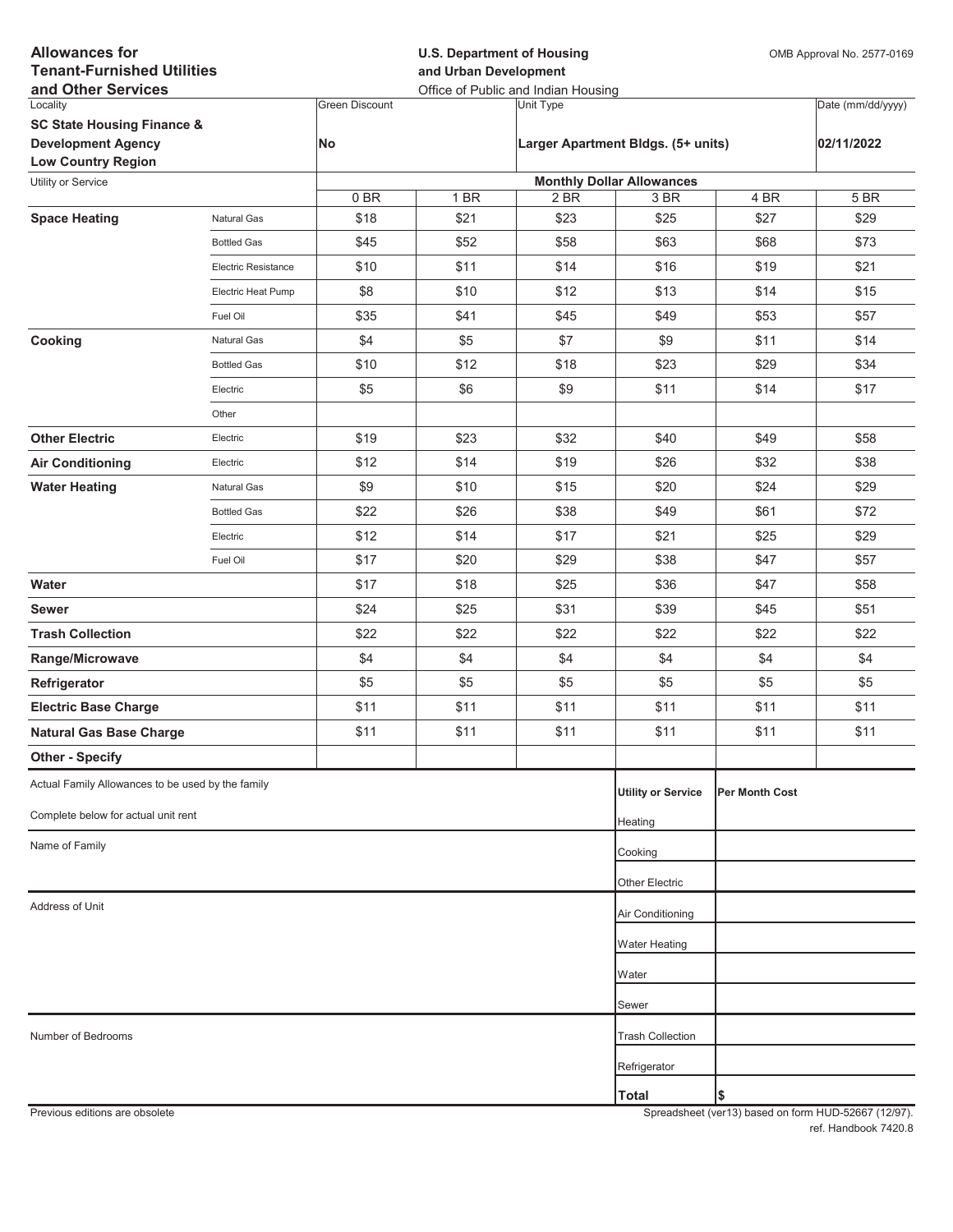| <b>Allowances for</b><br><b>Tenant-Furnished Utilities</b><br>and Other Services |                            |                       | <b>U.S. Department of Housing</b><br>and Urban Development<br>Office of Public and Indian Housing |           |                                          |                       | OMB Approval No. 2577-0169 |  |
|----------------------------------------------------------------------------------|----------------------------|-----------------------|---------------------------------------------------------------------------------------------------|-----------|------------------------------------------|-----------------------|----------------------------|--|
| Locality                                                                         |                            | <b>Green Discount</b> |                                                                                                   | Unit Type |                                          |                       | Date (mm/dd/yyyy)          |  |
| <b>SC State Housing Finance &amp;</b>                                            |                            |                       |                                                                                                   |           |                                          |                       |                            |  |
| <b>Development Agency</b>                                                        |                            | <b>ENERGY STAR</b>    |                                                                                                   |           | Larger Apartment Bldgs. (5+ units)       |                       | 02/11/2022                 |  |
| <b>Low Country Region</b>                                                        |                            |                       |                                                                                                   |           |                                          |                       |                            |  |
| Utility or Service                                                               |                            | 0BR                   | 1 BR                                                                                              | 2 BR      | <b>Monthly Dollar Allowances</b><br>3 BR | 4 BR                  | 5 BR                       |  |
| <b>Space Heating</b>                                                             | Natural Gas                | \$15                  | \$17                                                                                              | \$19      | \$20                                     | \$22                  | \$24                       |  |
|                                                                                  | <b>Bottled Gas</b>         | \$37                  | \$43                                                                                              | \$47      | \$51                                     | \$56                  | \$60                       |  |
|                                                                                  | <b>Electric Resistance</b> | \$8                   | \$9                                                                                               | \$11      | \$13                                     | \$15                  | \$17                       |  |
|                                                                                  | Electric Heat Pump         | \$7                   | \$8                                                                                               | \$9       | \$11                                     | \$12                  | \$13                       |  |
|                                                                                  | Fuel Oil                   | \$29                  | \$34                                                                                              | \$37      | \$40                                     | \$44                  | \$47                       |  |
| Cooking                                                                          | Natural Gas                | \$3                   | \$4                                                                                               | \$6       | \$8                                      | \$9                   | \$11                       |  |
|                                                                                  | <b>Bottled Gas</b>         | \$9                   | \$10                                                                                              | \$15      | \$19                                     | \$23                  | \$28                       |  |
|                                                                                  | Electric                   | \$4                   | \$5                                                                                               | \$7       | \$9                                      | \$12                  | \$14                       |  |
|                                                                                  | Other                      |                       |                                                                                                   |           |                                          |                       |                            |  |
| <b>Other Electric</b>                                                            | Electric                   | \$16                  | \$19                                                                                              | \$26      | \$33                                     | \$40                  | \$48                       |  |
| <b>Air Conditioning</b>                                                          | Electric                   | \$10                  | \$11                                                                                              | \$16      | \$20                                     | \$26                  | \$31                       |  |
| <b>Water Heating</b>                                                             | Natural Gas                | \$7                   | \$8                                                                                               | \$12      | \$16                                     | \$20                  | \$24                       |  |
|                                                                                  | <b>Bottled Gas</b>         | \$18                  | \$21                                                                                              | \$31      | \$40                                     | \$50                  | \$59                       |  |
|                                                                                  | Electric                   | \$9                   | \$11                                                                                              | \$14      | \$17                                     | \$20                  | \$24                       |  |
|                                                                                  | Fuel Oil                   | \$14                  | \$17                                                                                              | \$24      | \$32                                     | \$39                  | \$46                       |  |
| Water                                                                            |                            | \$17                  | \$18                                                                                              | \$25      | \$36                                     | \$47                  | \$58                       |  |
| <b>Sewer</b>                                                                     |                            | \$24                  | \$25                                                                                              | \$31      | \$39                                     | \$45                  | \$51                       |  |
| <b>Trash Collection</b>                                                          |                            | \$22                  | \$22                                                                                              | \$22      | \$22                                     | \$22                  | \$22                       |  |
| Range/Microwave                                                                  |                            | \$4                   | \$4                                                                                               | \$4       | \$4                                      | \$4                   | \$4                        |  |
| Refrigerator                                                                     |                            | \$5                   | \$5                                                                                               | \$5       | \$5                                      | \$5                   | \$5                        |  |
| <b>Electric Base Charge</b>                                                      |                            | \$11                  | \$11                                                                                              | \$11      | \$11                                     | \$11                  | \$11                       |  |
| <b>Natural Gas Base Charge</b>                                                   |                            | \$11                  | \$11                                                                                              | \$11      | \$11                                     | \$11                  | \$11                       |  |
| <b>Other - Specify</b>                                                           |                            |                       |                                                                                                   |           |                                          |                       |                            |  |
| Actual Family Allowances to be used by the family                                |                            |                       |                                                                                                   |           | <b>Utility or Service</b>                | <b>Per Month Cost</b> |                            |  |
| Complete below for actual unit rent                                              |                            |                       |                                                                                                   |           | Heating                                  |                       |                            |  |
| Name of Family                                                                   |                            |                       |                                                                                                   |           | Cooking                                  |                       |                            |  |
|                                                                                  |                            |                       |                                                                                                   |           | Other Electric                           |                       |                            |  |
| Address of Unit                                                                  |                            |                       |                                                                                                   |           | Air Conditioning                         |                       |                            |  |
|                                                                                  |                            |                       |                                                                                                   |           | <b>Water Heating</b>                     |                       |                            |  |
|                                                                                  |                            |                       |                                                                                                   |           | Water                                    |                       |                            |  |
|                                                                                  |                            |                       |                                                                                                   |           |                                          |                       |                            |  |
| Number of Bedrooms                                                               |                            |                       |                                                                                                   |           | Sewer                                    |                       |                            |  |
|                                                                                  |                            |                       |                                                                                                   |           | <b>Trash Collection</b>                  |                       |                            |  |
|                                                                                  |                            |                       |                                                                                                   |           | Refrigerator                             |                       |                            |  |
|                                                                                  |                            |                       |                                                                                                   |           | <b>Total</b>                             | \$                    |                            |  |